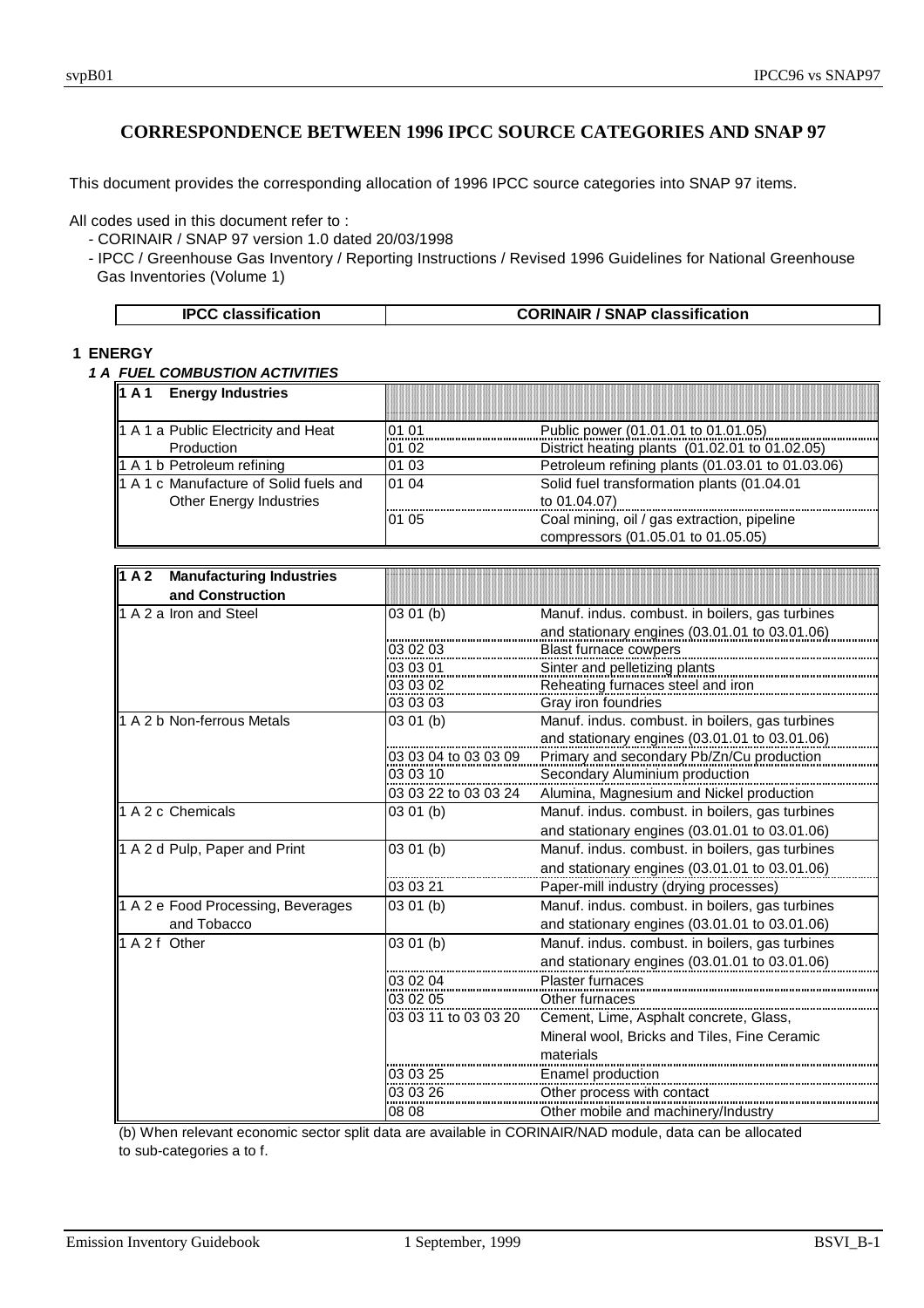| <b>IPCC</b> classification               |                      | <b>CORINAIR / SNAP classification</b>                                                                 |
|------------------------------------------|----------------------|-------------------------------------------------------------------------------------------------------|
|                                          |                      |                                                                                                       |
| 1A3<br><b>Transport</b>                  |                      |                                                                                                       |
| 1 A 3 a Civil Aviation                   |                      |                                                                                                       |
| <i>i</i> International (c)               | 08 05 02             | Internat. airport traffic (LTO cycles - <1000 m)                                                      |
|                                          | 08 05 04             | International cruise traffic (>1000 m)                                                                |
| ii Domestic                              | 08 05 01             | Domestic airport traffic (LTO cycles - <1000 m)                                                       |
|                                          | 08 05 03             | National cruise traffic (>1000 m)                                                                     |
| 1 A 3 b Road Transportation              | 07 01                | Passenger cars (07.01.01 to 07.01.03)                                                                 |
|                                          | 0702<br>.            | Light duty vehicles < 3.5 t (07.02.01 to 07.02.03)<br>Heavy duty vehicles > 3.5 t and buses (07.03.01 |
|                                          | 07 03                |                                                                                                       |
|                                          |                      | to 07.03.03)                                                                                          |
|                                          | 07 04                | Mopeds and Motorcycles < 50 cm3                                                                       |
|                                          | 07.05                | Motorcycles > 50 cm3 $(07.05.01 \text{ to } 07.05.03)$                                                |
|                                          | 07 06                | Gasoline evaporation                                                                                  |
| 1 A 3 c Railways                         | 08 02                | Railways (08.02.01 to 08.02.03)                                                                       |
| $\overline{1}$ A 3 d Navigation          |                      |                                                                                                       |
| International Marine (c) 08 04 04        |                      | International sea traffic (internat. bunkers)                                                         |
| ii National navigation                   | 08 04 02             | National sea traffic within EMEP area                                                                 |
|                                          | 08 03 01 to 08 03 04 | Inland waterways                                                                                      |
| 1 A 3 e Other                            | 08 10                | Other mobile sources and machinery                                                                    |
|                                          | 01 05 06             | Pipeline compressors                                                                                  |
| <b>Other Sectors</b><br>1A4              |                      |                                                                                                       |
| 1 A 4 a Commercial / Institutional       | 02 01                | Commercial and institutional plants (02.01.01                                                         |
|                                          |                      | to 02.01.06)                                                                                          |
| 1 A 4 b Residential                      | 0202                 | Residential plants (02.02.01 to 02.02.05)                                                             |
|                                          | 08 09                | Household and gardening                                                                               |
| 1 A 4 c Agriculture / Forestry / Fishing | 02 03                | Plants in agriculture, forestry and aquaculture                                                       |
|                                          |                      | (02.03.01 to 02.03.05)                                                                                |
|                                          | 08 04 03             | National fishing                                                                                      |
|                                          | 08 06                | Agriculture                                                                                           |
|                                          | 08 07                | Forestry                                                                                              |
| Other<br>1A5                             |                      |                                                                                                       |
| 1 A 5 a Stationary                       | 02 01                | Commercial and institutional plants (02.01.01                                                         |
|                                          |                      | to 02.01.06) (military only)                                                                          |

## *1 B FUGITIVE EMISSIONS FROM FUELS*

| 1B1<br>Solid fuels                    |          |                                                     |
|---------------------------------------|----------|-----------------------------------------------------|
| 1 B 1 a Coal Mining                   | 05 01    | Extraction and 1st treatment of solid fossil fuels  |
|                                       |          | $(05.01.01 \text{ to } 05.01.03)$                   |
| I1 B 1 b Solid fuel transformation    | 04.02.01 | Coke oven (door leakage and extinction)             |
|                                       | 04 02 04 | Solid smokeless fuel                                |
| B 1 c Other                           |          |                                                     |
| $\parallel$ 1 B 2 Oil and natural gas |          |                                                     |
| l1 B 2 a Oil                          | 04 01    | Processes in petrol. indust. (04.01.01 to 04.01.05) |
|                                       | 05 02    | Extraction, 1st treatment and loading of liquid     |
|                                       |          | fossil fuels (05.02.01 to 05.02.02)                 |
|                                       | 05 04    | Liquid fuel distribution (except gasoline           |
|                                       |          | distribution) (05.04.01 to 05.04.02)                |
|                                       | 05 05    | Gasoline distribution (05.05.01 to 05.05.03)        |
| 1 B 2 b Natural gas                   | 05 03    | Extraction, 1st treat. and loading of gaseous       |
|                                       |          | gaseous fossil fuels (05.03.01 to 05.03.03)         |
|                                       | 05 06    | Gas distribution networks (05.06.01 to 05.06.02)    |
| $\vert$ 1 B 2 c Venting and flaring   | 09.02.03 | Flaring in oil refinery                             |
|                                       | 09.02.06 | Flaring in oil and gas extraction                   |

(c) not to be included in national total, but to be reported separately

1 A 5 b Mobile 08 01 Military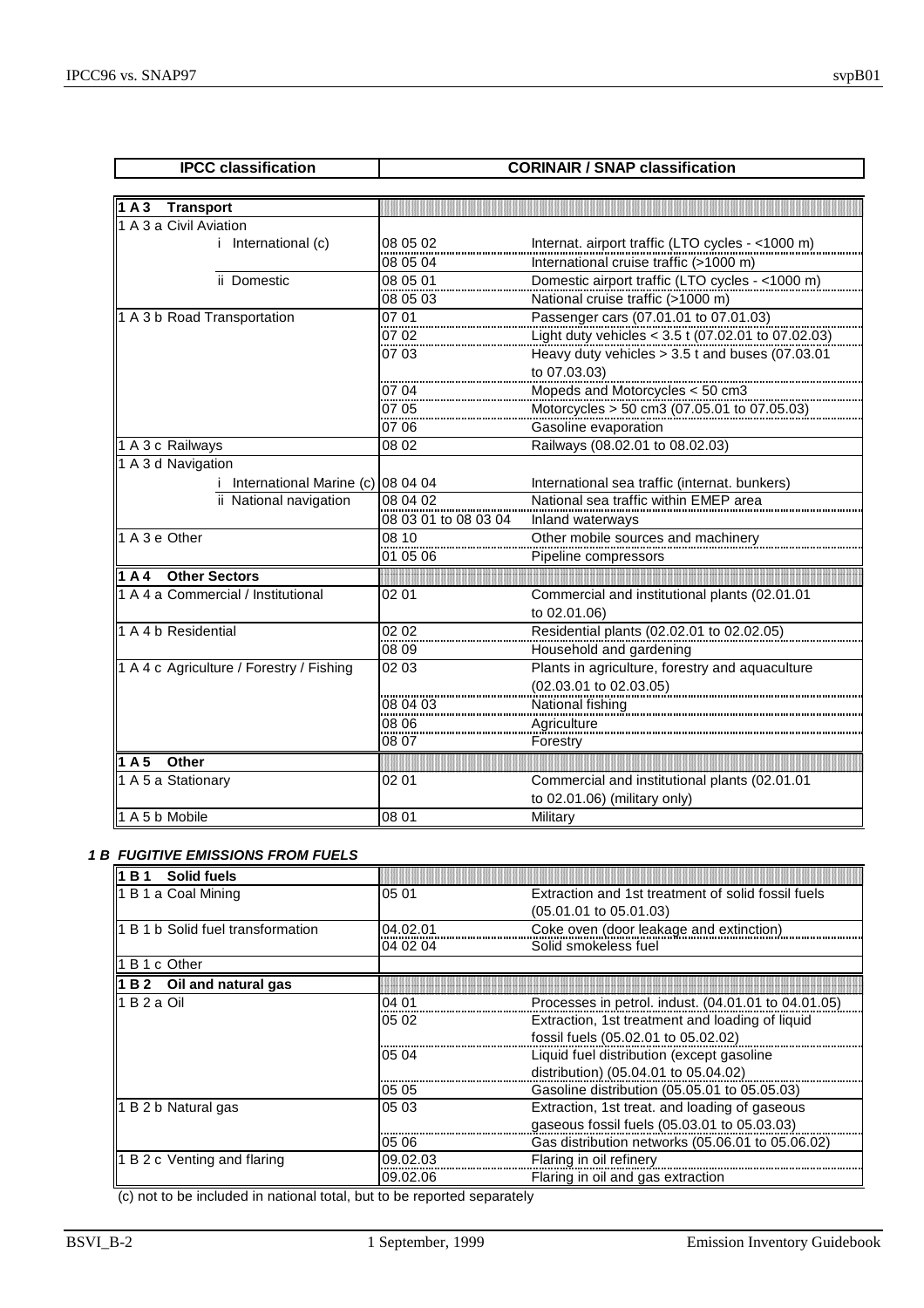| <b>IPCC classification</b> | <b>CORINAIR / SNAP classification</b> |
|----------------------------|---------------------------------------|
|                            |                                       |

## **2 INDUSTRIAL PROCESSES** *2 A MINERAL PRODUCTS*

|                   | <b><i>WINERAL PRODUCIS</i></b>    |           |                                                 |
|-------------------|-----------------------------------|-----------|-------------------------------------------------|
| $\vert$ 2 A 1     | <b>Cement Production</b>          | 04 06 12  | Cement (decarbonizing)                          |
|                   | $\ 2 \land 2\ $ Lime Production   | 04 06 14  | Lime (decarbonizing)                            |
| $\parallel$ 2 A 3 | <b>Limestone and Dolomite Use</b> | 104 06 18 | Limestone and Dolomite Use                      |
| I2 A 4            | Soda Ash Production and use       | 04 06 19  | Soda Ash Production and Use                     |
| $\vert$ 2 A 5     | <b>Asphalt Roofing</b>            | 04 06 10  | Roof covering with asphalt materials            |
| $\parallel$ 2 A 6 | <b>Road Paving with Asphalt</b>   | 04 06 11  | Road paving with asphalt                        |
| 12 A 7            | <b>Other</b>                      | 04 06 13  | Glass (decarbonizing)                           |
|                   |                                   | 04 06 15  | Batteries manufacturing                         |
|                   |                                   | 04 06 16  | Extraction of mineral ores                      |
|                   |                                   | 04 06 17  | Other (includ. asbestos products manufacturing) |

## *2 B CHEMICAL INDUSTRY*

| 2B1             | <b>Ammonia Production</b>     | 04 04 03                                    | Ammonia                                      |
|-----------------|-------------------------------|---------------------------------------------|----------------------------------------------|
| 2B <sub>2</sub> | <b>Nitric Acid Production</b> | 04 04 02                                    | Nitric acid                                  |
| 2 B 3           | <b>Adipic Acid Production</b> | 04 05 21                                    | Adipic acid                                  |
| I2 B 4          | <b>Carbide Production</b>     | 04 04 12                                    | Calcium carbide production                   |
| <b>2B5</b>      | Other                         | 04 04 01                                    | Sulfuric acid                                |
|                 |                               | 04 04 04 to 04 04 06                        | Ammonium sulphate / nitrate / phosphate      |
|                 |                               | 04 04 07 and 04 04 08 NPK fertikisers, Urea |                                              |
|                 |                               | 04 04 09 to 04 04 11                        | Carbon black, Titanium dioxide, Graphite     |
|                 |                               | 04 04 14                                    | <b>Phosphate fertilisers</b>                 |
|                 |                               | 04 04 15                                    | Storage and handling of inorganic products   |
|                 |                               | 04 04 16                                    | Other process in inorganic chemical industry |
|                 |                               | 04 05                                       | Processes in organic chemical industry       |
|                 |                               |                                             | except adipic acid (04.05.01 to 04.05.20,    |
|                 |                               |                                             | 04.05.22 to 04.05.26 and 04.05.34)           |

## *2 C METAL PRODUCTION*

| <b>I2 C 1</b>      | <b>Iron and Steel Production</b> | 04 02 02             | Blast furnace charging                         |
|--------------------|----------------------------------|----------------------|------------------------------------------------|
|                    |                                  | 04 02 03             | Pig iron tapping                               |
|                    |                                  | 04 02 05 to 04 02 10 | Furnace steel plant, Rolling mills, Sinter and |
|                    |                                  |                      | pelletizing plants (except combustion), Other  |
| II2 C2             | <b>Ferroalloys Production</b>    | 04 03 02             | Ferro alloys                                   |
| $\ 2\ C\ 3\ $      | <b>Aluminium production</b>      | 04 03 01             | Aluminium production (electrolysis)-except SF6 |
| $ 2 \mathsf{C} 4 $ | <b>SF6 Used in Aluminium and</b> | 03 03 10             | Secondary aluminium production                 |
|                    | <b>Magnesium Foundries</b>       | 04 03 01             | Aluminium production (electrolysis)-SF6 only   |
|                    |                                  | 04 03 04             | Magnesium production - SF6 only                |
| <b>I2 C 5</b>      | Other                            | 04 03 03 to 04 03 05 | Silicium, Magnesium, Nickel production         |
|                    |                                  | 04 03 06             | Allied metal manufacturing                     |
|                    |                                  | 04 03 07             | Galvanizing                                    |
|                    |                                  | 04 03 08             | Electroplating                                 |
|                    |                                  | 04 03 09             | Other processes in non-ferrous industries      |

## *2 D OTHER PRODUCTION*

| י ה פו | <b>Pulp and Paper</b> | 0601<br>04            | Chipboard                          |
|--------|-----------------------|-----------------------|------------------------------------|
|        |                       | 04 06 02 to 04 06 04  | Paper pulp                         |
|        | <b>Food and Drink</b> | 104 06 05 to 04 06 08 | . Wine, Beer and spirits<br>Bread, |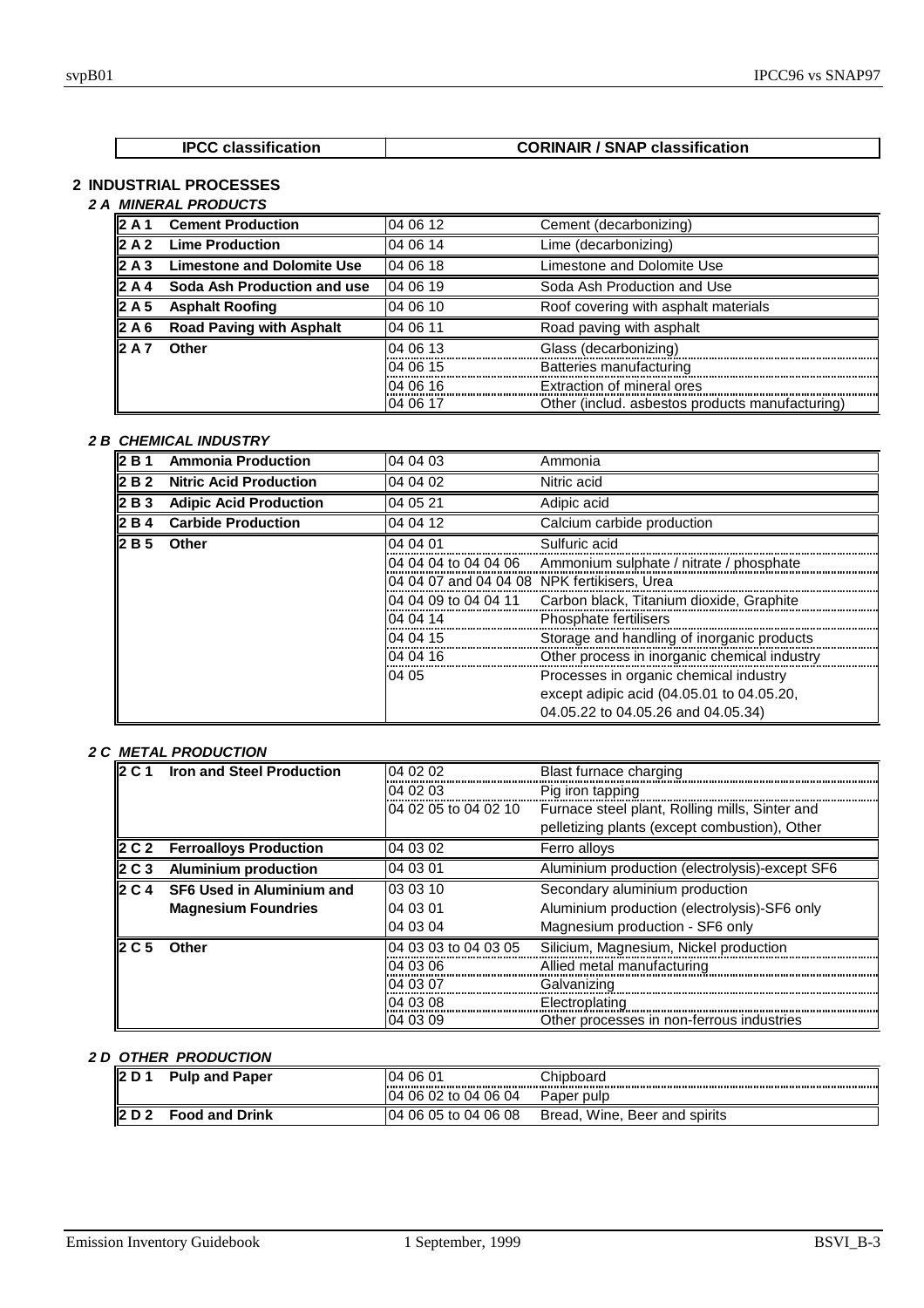#### *2 E PRODUCTION OF HALOCARBONS AND SULPHUR HEXAFLUORIDE*

| 2 E 1 | <b>By-Product Emissions</b>           | 104 08 01 | Halogenated hydrocarbons production - By-products |
|-------|---------------------------------------|-----------|---------------------------------------------------|
|       |                                       | 04 08 04  | Sulphur hexafluoride production - By-products     |
|       | $\ 2 \text{ E } 2$ Fugitive Emissions | 104 08 02 | Halogenated hydrocarbons production - Fugitive    |
|       |                                       | l04 08 05 | Sulphur hexafluoride production - Fugitive        |
| 2E3   | Other                                 | 104 08 03 | Halogenated hydrocarbons production - Other       |
|       |                                       | l04 08 06 | Sulphur hexafluoride production - Other           |

#### *2 F CONSUMPTION OF HALOCARBONS AND SULPHUR HEXAFLUORIDE*

| 12F1  | <b>Refrigeration and Air</b>  | 06 05 02       | Refrigeration and air conditioning equipment using |  |
|-------|-------------------------------|----------------|----------------------------------------------------|--|
|       | <b>Conditioning Equipment</b> |                | halocarbons                                        |  |
|       | $\vert$ 2 F 2 Foam Blowing    | 06 05 04       | Foam Blowing                                       |  |
| 2 F 3 | <b>Fire Extinguishers</b>     | 06 05 05       | <b>Fire Extinguishers</b>                          |  |
| 2 F 4 | <b>Aerosols</b>               | 06 05 06       | Aerosol cans                                       |  |
| 2F5   | <b>Solvents</b>               | 06 01 to 06 04 | Solvents concerning halocarbons                    |  |
| 2 F 6 | Other                         | 06 01 to 06 04 | Sources concerning SF6                             |  |
|       |                               | 06 05 07       | Electrical equipment                               |  |
|       |                               | 06 05 08       | Other                                              |  |

## *2 G OTHER*

| l06 05 03 | Refrigeration and air conditioning equipment using |
|-----------|----------------------------------------------------|
|           | other products                                     |

## **3 SOLVENT AND OTHER PRODUCT USE**

| <b>3 A PAINT APPLICATION</b> |
|------------------------------|
|------------------------------|

|                                        | I06 01 | Paint application (06.01.01 to 06.01.09)                                      |
|----------------------------------------|--------|-------------------------------------------------------------------------------|
| <b>3 B DEGREASING AND DRY CLEANING</b> |        |                                                                               |
|                                        | 06 02  | Degreasing, dry cleaning and electronics<br>$(06.02.01 \text{ to } 06.02.04)$ |
|                                        |        |                                                                               |

#### *3 C CHEMICAL PRODUCTS, MANUFACTURE AND PROCESSING*

| 06 03 | Chemical products manufacturing<br>or                                |
|-------|----------------------------------------------------------------------|
|       | <sup>،</sup> 06.03.01) ،<br>14<br>$^{\circ}$ to 06.03.<br>processing |

## *3 D OTHER*

| 06 04    | Other use of solvents and related activities |
|----------|----------------------------------------------|
|          | $(06.04.01 \text{ to } 06.04.12)$            |
| 06 05 01 | Anaesthesia                                  |
| 06 05 08 | Other except for halocarbons and SF6         |

#### **4 AGRICULTURE**

#### *4 A ENTERIC FERMENTATION*

| 4A1           | <b>Cattle</b>                   |                                            |                                                           |
|---------------|---------------------------------|--------------------------------------------|-----------------------------------------------------------|
| 4 A 1 a Dairy |                                 | 10 04 01                                   | Dairy cows                                                |
|               | 4 A 1 b Non-Dairy               | 10 04 02                                   | Other cattle                                              |
|               | 4 A 2 Buffalo                   | 10 04 14                                   | <b>Buffalos</b>                                           |
| 4A3           | Sheep                           | 10 04 03                                   | Ovines                                                    |
| 4A4           | Goats                           | 10 04 07                                   | Goats                                                     |
|               | $\vert$ 4 A 5 Camels and Llamas | 10 04 13                                   | Camels                                                    |
| 4 A 6         | <b>Horses</b>                   | 10 04 05                                   | <b>Horses</b>                                             |
| 4 A 7         | <b>Mules and Asses</b>          | 10 04 06                                   | Mules and asses                                           |
| 4 A 8         | <b>Swine</b>                    | 10 04 04 and 10 04 12 Fattening pigs, Sows |                                                           |
| 4A9           | <b>Poultry</b>                  |                                            | 10 04 08 to 10 04 10 Laying hens, Broilers, Other poultry |
|               | 4 A 10 Other                    |                                            | 10 04 11 and 10 04 15 Fur animals, Other animals          |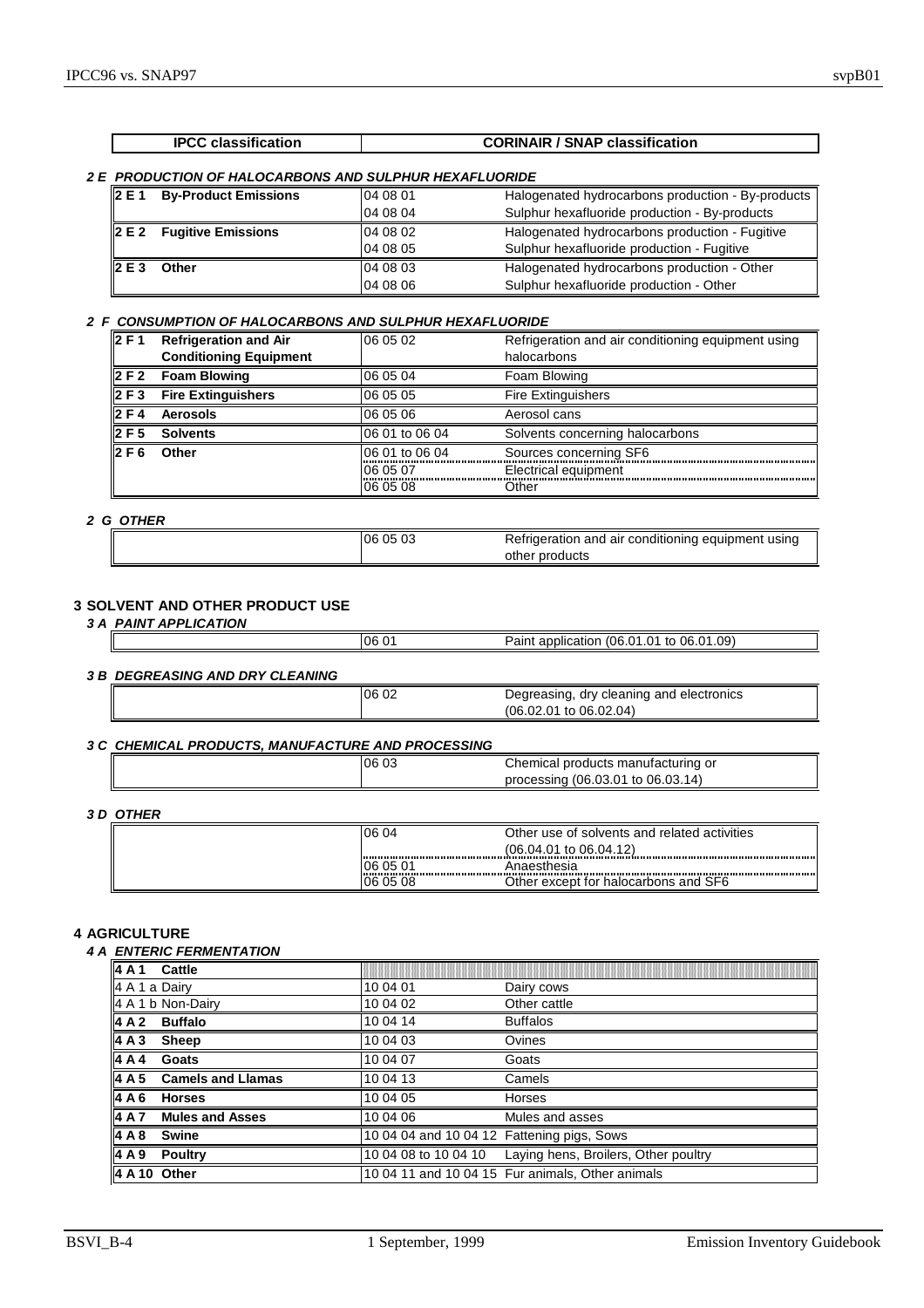| <b>IPCC classification</b> | <b>CORINAIR / SNAP classification</b> |
|----------------------------|---------------------------------------|

# *4 B MANURE MANAGEMENT*

| 4 B 1           | Cattle                           |                      |                                                                                                                                  |
|-----------------|----------------------------------|----------------------|----------------------------------------------------------------------------------------------------------------------------------|
| 4 B 1 a Dairy   |                                  | 10 05 01             | Manure management of organic compounds -<br>Dairy cows                                                                           |
|                 | 4 B 1 b Non-Dairy                | 10 05 02             | Manure management of organic compounds -<br>Other cattle                                                                         |
| 4 B 2           | <b>Buffalo</b>                   | 10 05 14             | Manure management of organic compounds -<br><b>Buffalos</b>                                                                      |
| 4 B 3           | <b>Sheep</b>                     | 10 05 05             | Manure management of organic compounds -<br>Sheep                                                                                |
| 4 B 4           | Goats                            | 10 05 11             | Manure management of organic compounds -<br>Goats                                                                                |
| 4B <sub>5</sub> | <b>Camels and Llamas</b>         | 10 05 13             | Manure management of organic compounds -<br>Camels                                                                               |
| 4 B 6           | <b>Horses</b>                    | 10 05 06             | Manure management of organic compounds -<br>Horses                                                                               |
| 4 B 7           | <b>Mules and Asses</b>           | 10 05 12             | Manure management of organic compounds -<br>Mules and asses                                                                      |
| 4 B 8           | <b>Swine</b>                     |                      | 10 05 03 and 10 05 04 Manure management of organic compounds -<br>Fattening pigs, Sows                                           |
| 4 B 9           | <b>Poultry</b>                   | 10 05 07 to 10 05 09 | Manure management of organic compounds -<br>Laying hens, Broilers, Other                                                         |
|                 | 4 B 10 Anaerobic                 | 10 09 01             | Manure management of nitrogen compounds -<br>Anaerobic                                                                           |
|                 | 4 B 11 Liquid Systems            | 10 09 02             | Manure management of nitrogen compounds -<br><b>Liquid Systems</b>                                                               |
|                 | 4 B 12 Solid Storage and Dry Lot | 10 09 03             | Manure management of nitrogen compounds -<br>Solid Storage and Dry Lot                                                           |
| 4 B 13 Other    |                                  | 10 09 04             | Manure management of nitrogen compounds -<br>Other Management<br>10 05 10 and 10 05 15 Manure management of nitrogen compounds - |
|                 |                                  |                      | Fur animals, Other animals                                                                                                       |

## *4 C RICE CULTIVATION*

| 4 C 1 | <b>Irrigated</b> | 10 01 03 and 10 02 03 Rice field with/without fertilisers (e) |
|-------|------------------|---------------------------------------------------------------|
|       | 4 C 2 Rainfed    | 10 01 03 and 10 02 03 Rice field with/without fertilisers (e) |
| 4 C 3 | Deep Water       | 10 01 03 and 10 02 03 Rice field with/without fertilisers (e) |
| 4 C 4 | Other            | 10 01 03 and 10 02 03 Rice field with/without fertilisers (e) |

(e) Low emissions are expected for European countries and deals mainly with continuously flooded process.

## *4 D AGRICULTURAL SOILS*

| 10 01            | Cultures with fertilizers                       |
|------------------|-------------------------------------------------|
| except 10 01 03  | $(10.01.01, 10.01.02$ and 10.01.04 to 10.01.06) |
| 10 02            | Cultures without fertilizers                    |
| lexcept 10 02 03 | (10.02.01, 10.02.02 and 10.02.04 to 10.02.06)   |
| 1 05             | N2O from leakage of N into Wetlands             |
| 06               | N2O from leakage of N into Waters               |

# *4 E PRESCRIBED BURNING OF SAVANNAS*

| INo item allocated here (not relevant for Europe) |  |
|---------------------------------------------------|--|
|                                                   |  |
|                                                   |  |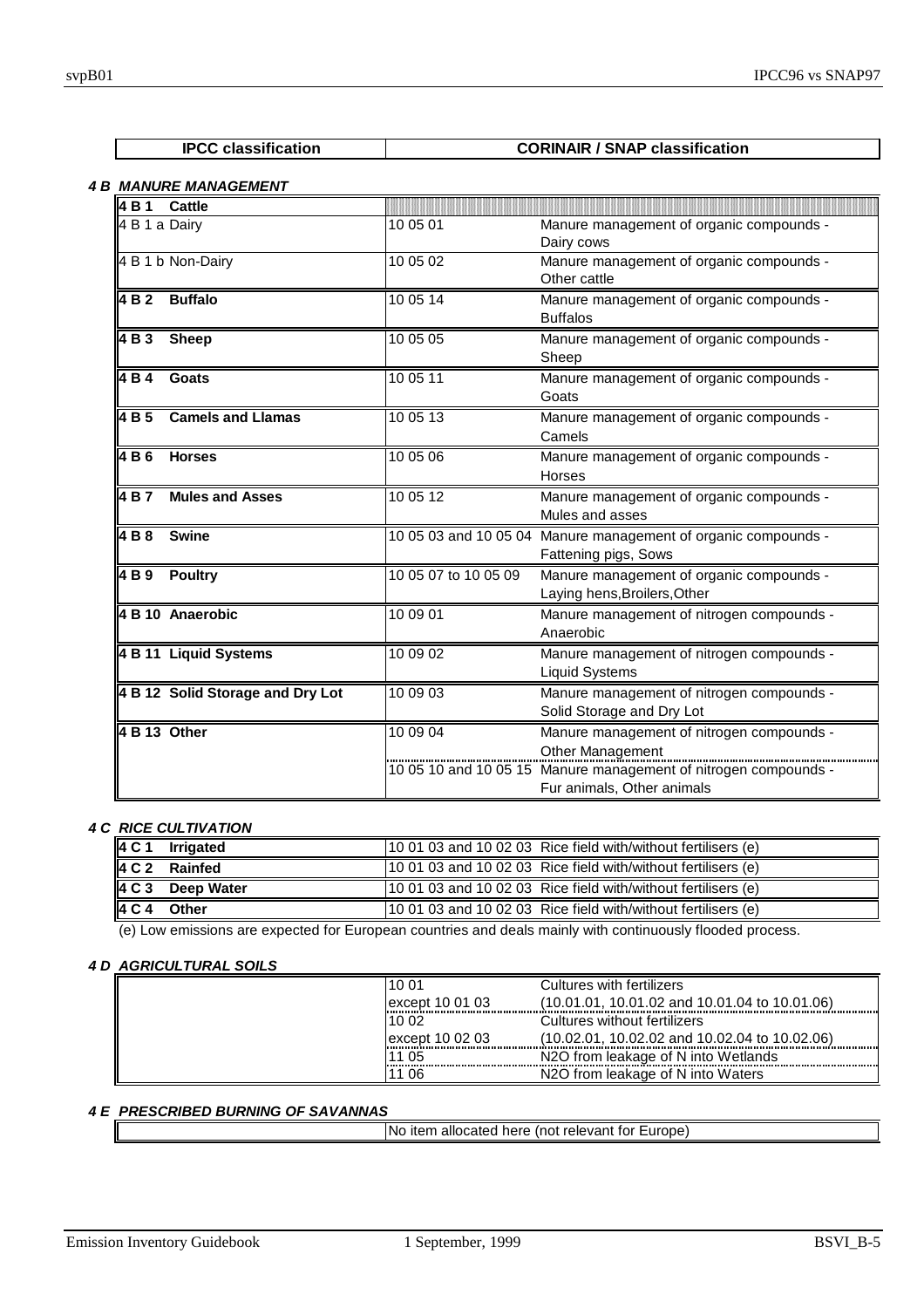#### **IPCC classification CORINAIR / SNAP classification**

## *4 F FIELD BURNING OF AGRICULTURAL WASTES*

| 4F1             | <b>Cereals</b>        | 10 03 01 | Cereals        |
|-----------------|-----------------------|----------|----------------|
| 4F2             | <b>Pulse</b>          | 10 03 02 | Pulse          |
| 4F3             | <b>Tuber and Root</b> | 10 03 03 | Tuber and Root |
| 4F4             | <b>Sugar Cane</b>     | 10 03 04 | Sugar Cane     |
| 4F <sub>5</sub> | Other                 | 10 03 05 | Other          |

## *4 G OTHER*

| 10 06 01 to 10 06 04 | Use of pesticides and limestone (except CO2) |  |
|----------------------|----------------------------------------------|--|

## **5 LAND USE CHANGE AND FORESTRY**

#### *5 A CHANGES IN FOREST AND OTHER WOODY BIOMASS STOCKS*

| 5A1                | <b>Tropical Forests</b>  | 11 21 01 | <b>Tropical Forests</b>  |
|--------------------|--------------------------|----------|--------------------------|
| $\overline{5}$ A 2 | <b>Temperate Forests</b> | 11 21 02 | <b>Temperate Forests</b> |
| 5A3                | <b>Boreal Forests</b>    | 11 21 03 | <b>Boreal Forests</b>    |
| 5A4                | Grasslands/Tundra        | 11 21 04 | Grasslands/Tundra        |
| 5A5                | Other                    | 11 21 05 | Other                    |

## *5 B FOREST AND GRASSLAND CONVERSION*

| 5B1                | <b>Tropical Forests</b>  | 11 22 01 | <b>Tropical Forests</b>  |
|--------------------|--------------------------|----------|--------------------------|
| 5B <sub>2</sub>    | <b>Temperate Forests</b> | 11 22 02 | <b>Temperate Forests</b> |
| 5B <sub>3</sub>    | <b>Boreal Forests</b>    | 11 22 03 | <b>Boreal Forests</b>    |
| <b>5B4</b>         | <b>Grasslands/Tundra</b> | 11 22 04 | Grasslands/Tundra        |
| $\overline{5}$ B 5 | Other                    | 11 22 05 | Other                    |

## *5 C ABANDONMENT OF MANAGED LANDS*

| 5 C 1           | <b>Tropical Forests</b>  | 11 23 01 | <b>Tropical Forests</b>  |
|-----------------|--------------------------|----------|--------------------------|
| 5 C 2           | <b>Temperate Forests</b> | 11 23 02 | <b>Temperate Forests</b> |
| 5C3             | <b>Boreal Forests</b>    | 11 23 03 | <b>Boreal Forests</b>    |
| 5 C 4           | <b>Grasslands/Tundra</b> | 11 23 04 | Grasslands/Tundra        |
| 5C <sub>5</sub> | Other                    | 11 23 05 | Other                    |

#### *5 D CO2 Emissions and Removals from Soil*

| '10 06 01 to 10 06 04 | Use of pesticides and limestone (CO2<br>only) |
|-----------------------|-----------------------------------------------|
| $2\Delta$             | CO2 Emissions from / or removals into soils   |
|                       | (except 10.06)                                |

## *5 E OTHER*

| <br>14<br>LL.                | Ma<br>oadleai<br>rests<br>nager<br>, ن<br>. |
|------------------------------|---------------------------------------------|
| 4 C<br>۱٥.<br>เเ<br>. .<br>- | Managed<br>,orests<br>conferous             |
| $\sim$<br>∼                  | )ther                                       |